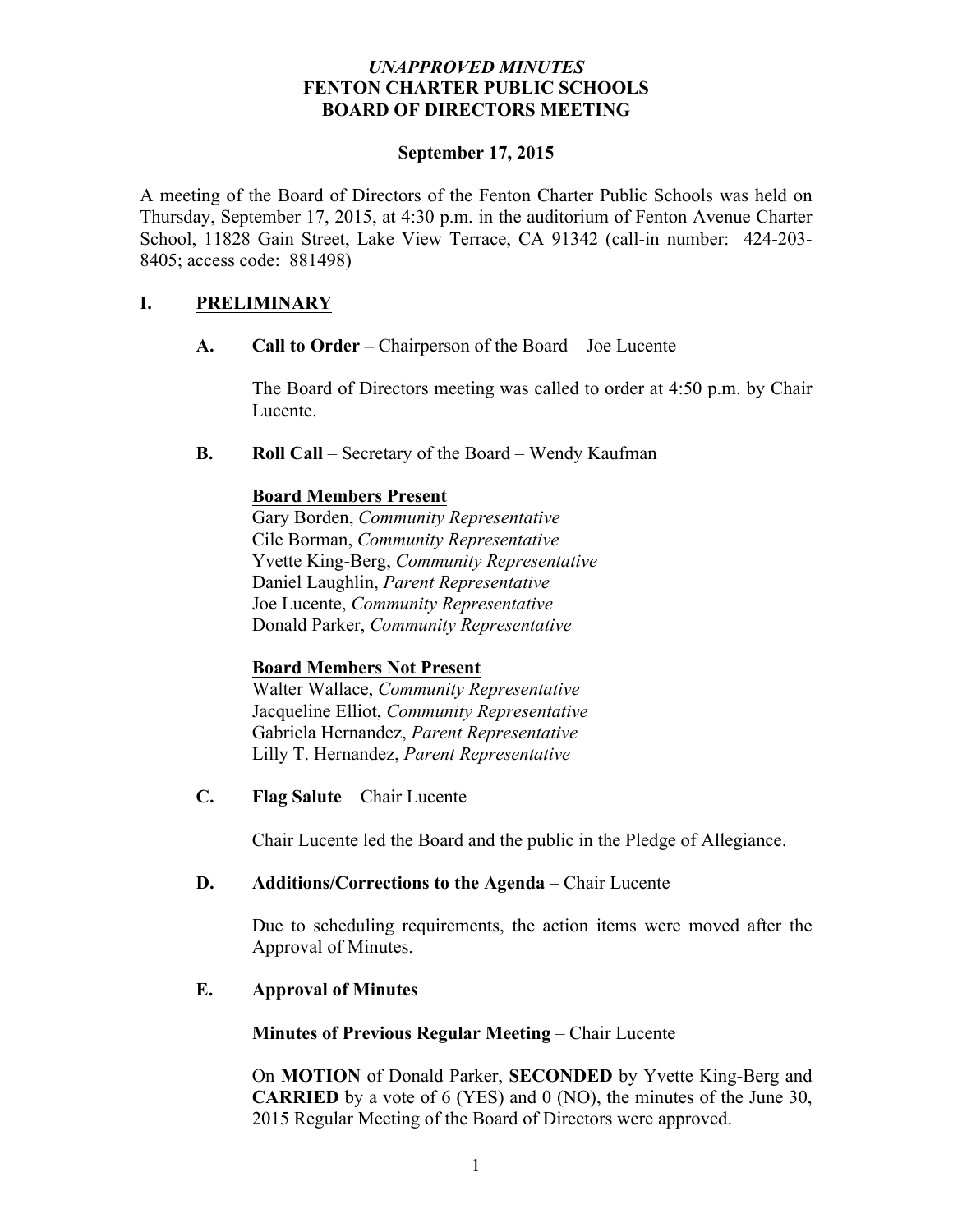### **II. COMMUNICATIONS**

#### **A. Presentations from the Public** – Chair Lucente

There were no presentations from the public.

#### **B. Committee/Council Reports**

Minutes of all meetings held by any committee and/or council were sent to the Board Members prior to this meeting.

There were no further reports by committees/councils.

### **C. Treasurer/CFO's Report**

Kristin Dietz, Vice President of EdTec, and Treasurer and CFO of the FCPS, presented monthly, profit and loss statements, revenue, expenditures and a year-to-date projection for the Fenton Charter Public Schools.

### **D. Directors' Reports**

Fenton Avenue Charter School (FACS) – Stacy Carroll Hutter, Director, reported.

Santa Monica Boulevard Community Charter School (SMBCCS) – Dr. David Riddick, Director, reported.

Fenton Primary Center (FPC) – Richard Parra, Director, reported.

Fenton STEM Academy (STEM) – Jennifer Miller, Director, reported.

Fenton Charter Leadership Academy (FCLA) – Lee Melo, Director, reported.

#### **E. Executive Director's Report**

Fenton Charter Public Schools (FCPS) – Irene Sumida, Executive Director, reported.

### **III. CONSENT AGENDA ITEMS**

- **A. Recommendation to approve the Board Resolution regarding council and committee responsibilities and membership**
- **B. Recommendation to approve selection of Sirui Thomassian as Administrative Coordinator at Santa Monica Boulevard Community Charter School effective July 1, 2015**
- **C. Recommendation to approve revised Employee Handbook**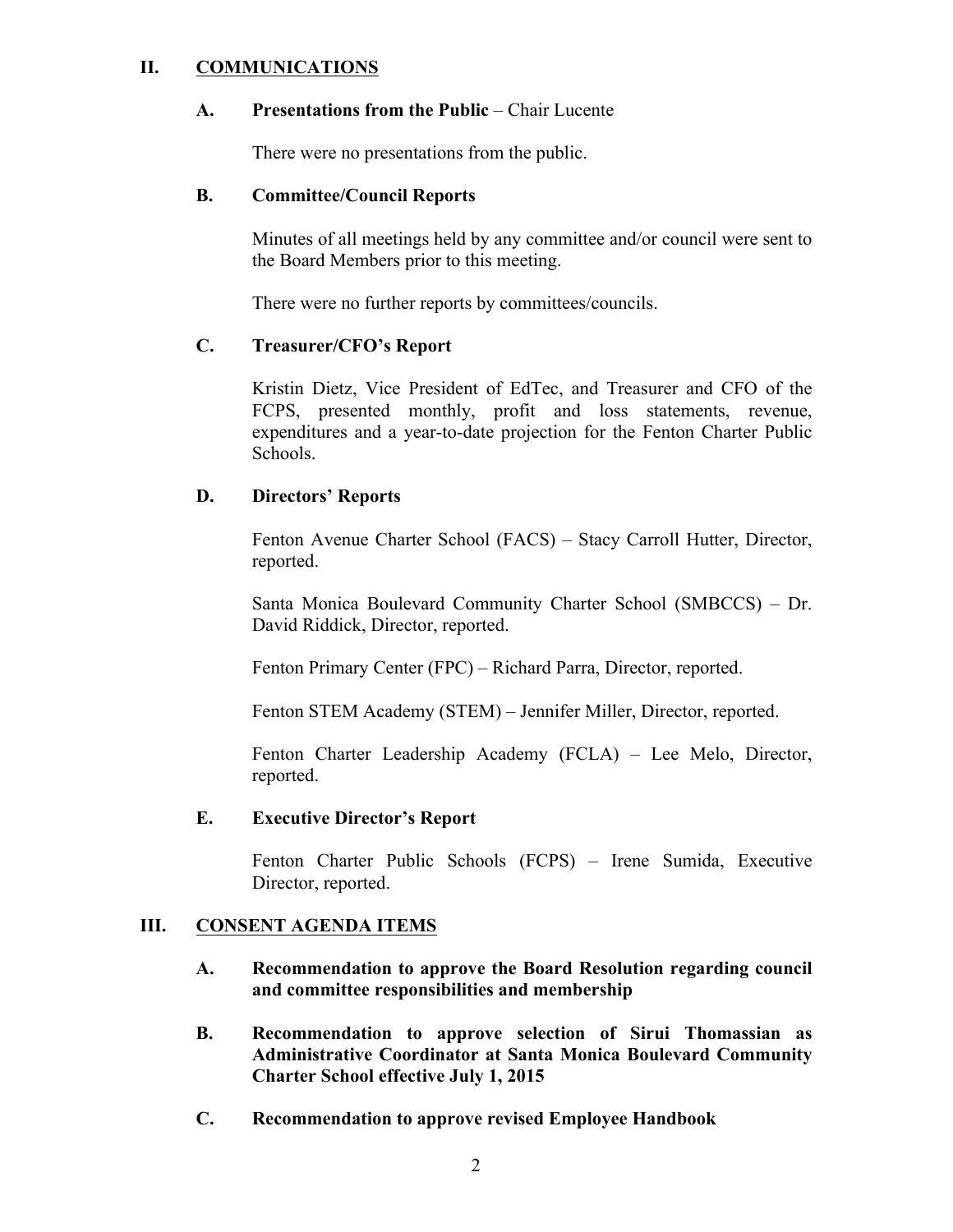### **D. Recommendation to receive grant awards of \$575,000 each for FASEL and STEM charters from the Public Charter School Grant Program (PCSGP)**

On **MOTION** of Donald Parker, **SECONDED** by Daniel Laughlin and **CARRIED** by a vote of 6 (YES) and 0 (NO), the consent calendar was approved.

# **IV. ITEMS SCHEDULED FOR ACTION**

### **A. Recommendation to approve slate of Board officers for the 2015-2016 school year**

On **MOTION** of Donald Parker, **SECONDED** by Daniel Laughlin and **CARRIED** by a vote of 6 (YES) and 0 (NO), the recommendation to approve slate of Board officers for 2015-2016 school year was approved.

### **B. Recommendation to approve resolution certifying that any Housing and Community Development (HCD) relocatables have been removed from use at all Fenton schools**

On **MOTION** of Yvette King-Berg, **SECONDED** by Donald Parker and **CARRIED** by a vote of 6 (YES) and 0 (NO), the recommendation to approve the resolution certifying that any Housing and Community Development (HCD) relocatables have been removed from use at all Fenton schools was approved.

### **C. Recommendation to approve the slate of directors for the FCPS Foundation Board of Directors for 2015-2016**

On **MOTION** of Donald Parker, **SECONDED** by Daniel Laughlin and **CARRIED** by a vote of 6 (YES) and 0 (NO), the recommendation to approve to approve the slate of directors for the FCPS Foundation Board of Directors for 2015-2016 was approved.

## **D. Recommendation to receive Unaudited Actual Reports for June 30, 2015 for Fenton Avenue Charter School, Fenton Primary Center and Santa Monica Boulevard Community Charter School**

On **MOTION** of Yvette King-Berg, **SECONDED** by Donald Parker and **CARRIED** by a vote of 6 (YES) and 0 (NO), the recommendation to receive the Unaudited actual Reports for Fenton Avenue Charter School, Fenton Primary and Santa Monica Boulevard Community Charter School was approved.

**E. Recommendation to approve resolution to assign Alliance for College Ready Public Schools' sublease payments for the 8926 Sunland Boulevard site to Fenton Academy for Social and Emotional Learning (Fenton Charter Leadership Academy) and Fenton STEM Academy** On **MOTION** of Donald Parker, **SECONDED** by Daniel Laughlin and **CARRIED** by a vote of 6 (YES) and 0 (NO), the recommendation to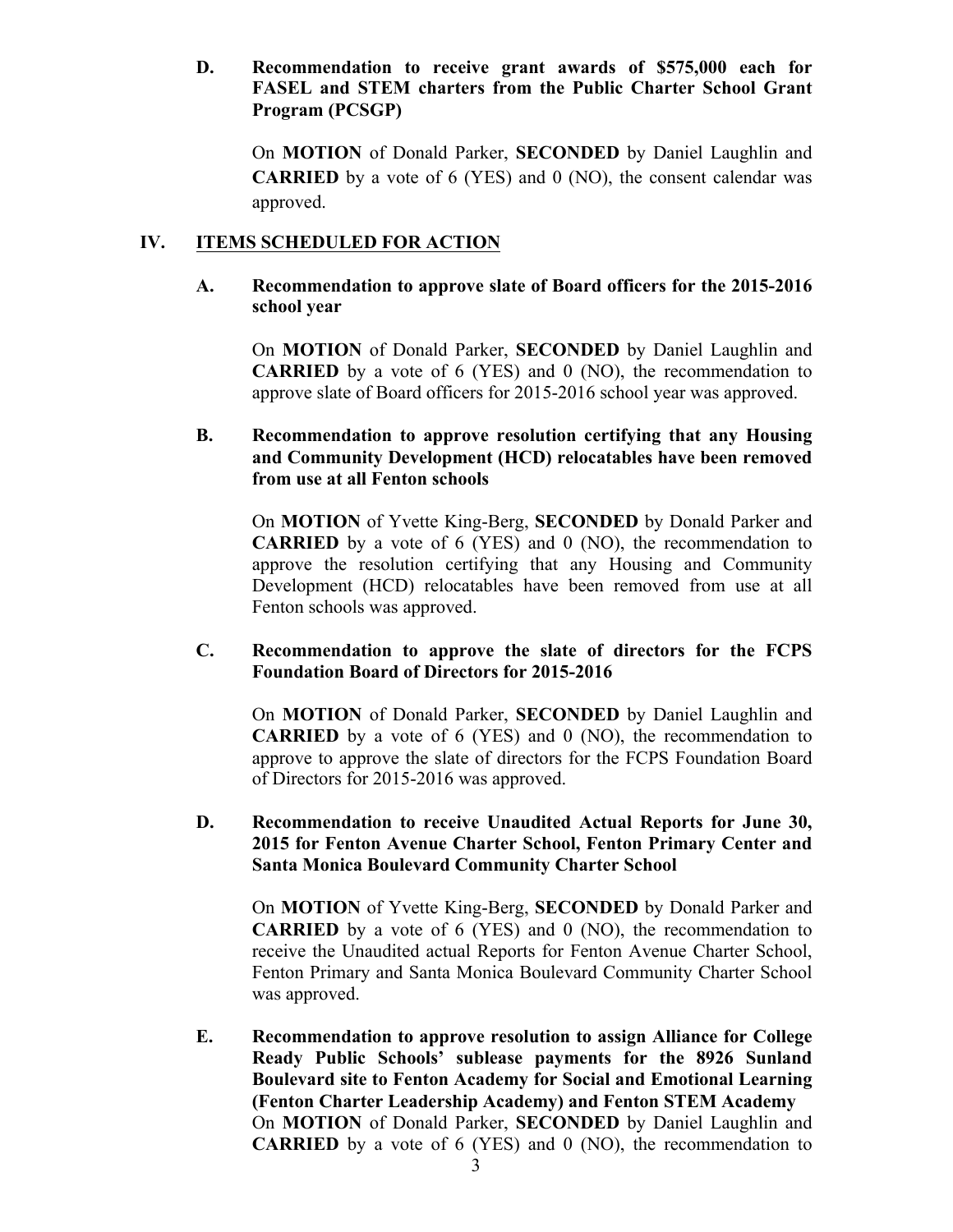approve the resolution to assign the Alliance for College Ready Public Schools' sublease payments for the 8926 Sunland Boulevard site to Fenton Academy for Social and Emotional Learning (Fenton Charter Leadership Academy) and Fenton STEM Academy was approved.

**F. Recommendation to approve submission of the Single School District Plans for Fenton Academy for Social and Emotional Learning (FCLA) and Fenton STEM Academy to the California Department of Education (CDE) and State Board of Education (SBE)**

On **MOTION** of Yvette King-Berg, **SECONDED** by Donald Parker and **CARRIED** by a vote of 6 (YES) and 0 (NO), the recommendation to approve the submission of the Single School District Plans for Fenton Academy for Social and Emotional Learning (FCLA) and Fenton STEM Academy to the California Department of Education (CDE) and State Board of Education (SBE) was approved.

**G. Recommendation to approve revision of 2015-2016 Instructional Calendars for Fenton Charter Leadership Academy and Fenton STEM Academy**

On **MOTION** of Donald Parker, **SECONDED** by Daniel Laughlin and **CARRIED** by a vote of 6 (YES) and 0 (NO), the recommendation to approve the revision of the 2015-2016 Instructional Calendars for Fenton Charter Leadership Academy and Fenton STEM Academy was approved.

### **H. Recommendation to approve resolution to absolve all new Fenton schools from shared CMO costs for the first year of operation**

On **MOTION** of Daniel Laughlin, **SECONDED** by Gary Borden and **CARRIED** by a vote of 6 (YES) and 0 (NO), the recommendation to approve the resolution to absolve all new Fenton schools from shared CMO costs for the first year of operation was approved.

# **V. ITEMS SCHEDULED FOR INFORMATION**

- **A. Revised FCPS Board meeting dates for 2015-2016 school year**
- **B. LAUSD Charter Schools Division Oversight Process**

## **C. Review of Brown Act**

*These were information items and no action was taken.*

### **VI. ANNOUNCEMENTS**

### **VII. ADJOURNMENT**

The meeting was adjourned at 6:07 p.m.